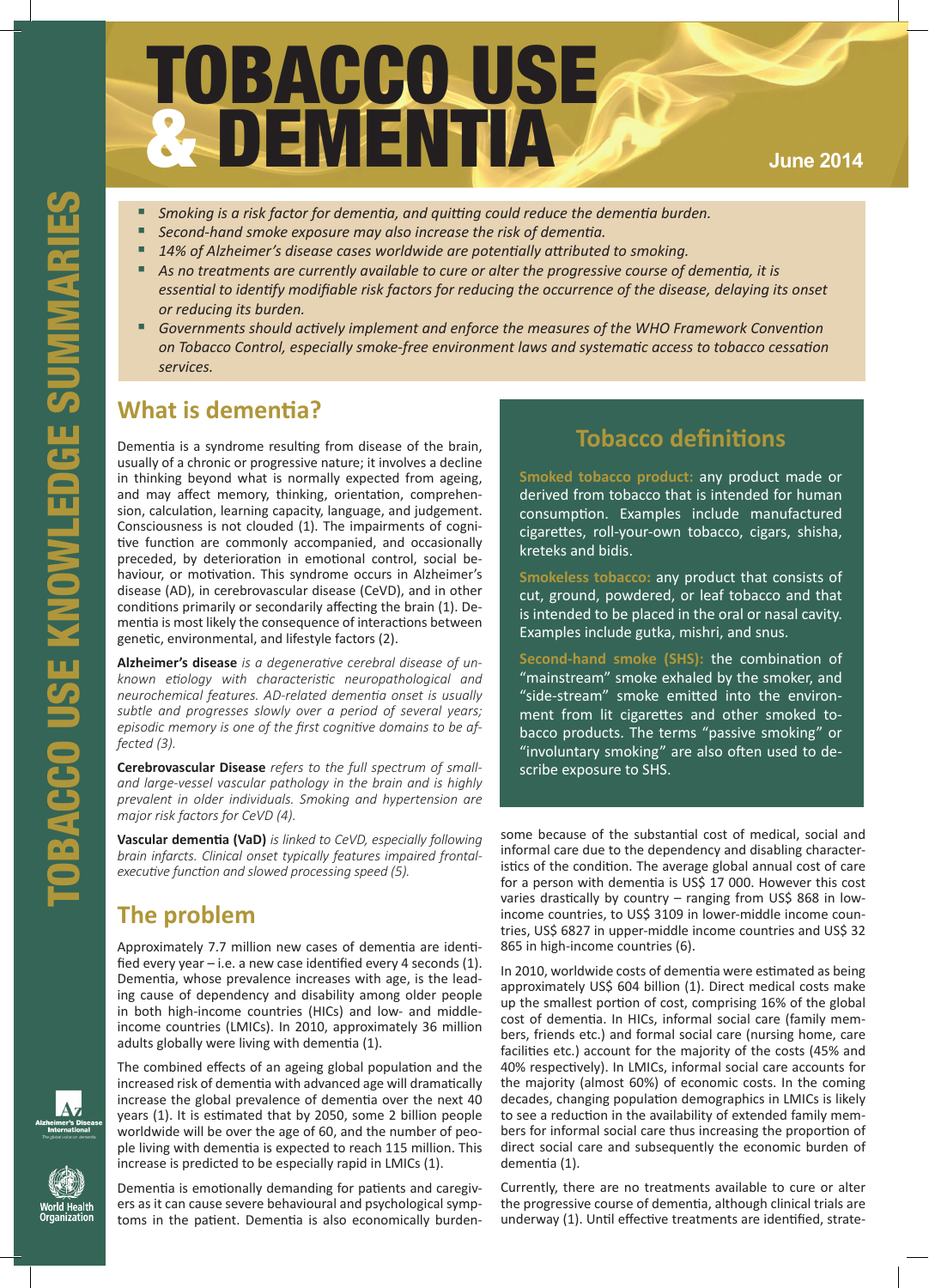gies for reducing the occurrence of the disease, or delay its onset and lessen the burden must rely on identifying and taking action upon modifiable risk factors (1

Whilst individual genetic make-up, age and family history cannot be changed, acting on modifiable risk factors may reduce the risk of dementia at both individual and population levels (2). The modifiable risk factors for dementia include tobacco smoking, physical inactivity, hypertension, obesity, diabetes, and low levels of cognitive activity or low educational attainment (7). This document aims to summarise the published links between tobacco use (smoking and smokeless) and exposure to secondhand smoke and dementia.

#### **Pathophysiology of tobacco use in dementia**

Smoking tobacco is hypothesized to cause dementia via several mechanisms (see Figure 1). The most recognized causal pathway is via vascular risk factors that may ultimately cause cerebrovascular disease, stroke and coronary heart disease (8–10). Smoking increases total plasma homocysteine, an independent risk factor for stroke, cognitive impairment, AD and other dementias (11– 14). Smoking also accelerates atherosclerosis, causing a narrowing of blood vessels in the heart and brain that can deprive brain cells of proper oxygen, nutrient and by-product exchange (15). Finally, smoking can cause oxidative stress, which is associated with excitotoxicity, leading to neural death (16). Oxidative stress is also associated with an inflammatory response that may be directly or indirectly related to the neuropathology of AD (17–18). Apolipoprotein E (APOE) ε4 allele, is a genetic risk factor for dementia, and smoking tobacco can increase the risk for carriers of this gene  $(19-20)$ .

The pathophysiological link between second-hand smoke (SHS) exposure and dementia is not well understood. At this time, an indirect causal pathway is biologically plausible because of recognized associations between SHS exposure, increased risk of cardiovascular conditions and stroke (21–22). The cardiovascular effects of second-hand smoke are nearly as great as for smoking, and operate through essentially the same biological mechanisms as described earlier (23–25).

Even less is known about the effects of smokeless tobacco use on dementia. Smokeless tobacco contains over 2000 chemical compounds, including nicotine. It is biologically plausible that the use of smokeless tobacco could increase the risk of dementia through cardiovascular disease-related mechanisms, as use of snus has an increased risk of death from cardiovascular disease (26).

#### **Tobacco smoking and dementia**

There is evidence that current smoking is associated with an increased risk of developing dementia and AD (6, 27–36). This evidence was consistent across varied study settings. A metaanalysis of studies undertaken mostly in the 1990s and early 2000s found that relative to never smokers, current smokers had risks of 1.79 (95% CI 1.43–2.23) for AD and 1.78 (95%CI 1.28–2.47) for VaD (25). Another systematic review published at about the same time confirmed the previous findings with risks of 1.59 (95% CI 1.15–2.20) for AD and 1.35 (95%CI 0.90– 2.02) for VaD (6). While these findings were mostly from high

income countries, results of studies from low and middle income countries – China, India and Latin America (Cuba, Dominican Republic, Mexico, Peru, Venezuela) – have also concluded a heightened risk of dementia among people with a history of tobacco smoking (35). There is also some evidence of a dose-response relationship, indicating that the more someone smokes, the higher their risk for developing dementia (37). It is estimated that 14% of AD cases worldwide are potentially attributable to smoking (1, 35). Past history of smoking presents less consistent results, possibly indicating that quitting smoking later in life is still beneficial and could reduce the risk of AD or other forms of dementia compared with continued smoking (6, 27–36).

The above findings are in contradiction with several studies that had previously led to an opposite conclusion, namely that use of tobacco was protective against dementia, particularly Alzheimer's Disease (6, 34, 36). The review of the literature points to two likely explanations. The first explanation is well summarised in the 2014 US Surgeon General Report which states that "… there is evidence that the tobacco industry influenced many … epidemiologic studies of smoking and psychiatric disorders …" (38). Indeed a systematic review of studies conducted by researchers with no links to the tobacco industry found current smoking to be associated with a 45% higher risk of dementia, whereas studies undertaken by scientists with tobacco industry affiliations reported a 40% lower risk of dementia among current smokers (34). The second additionnal explanation for the apparent protective value of tobacco use relates to study design, in particular, the use of cross-sectional and case control studies. There is widespread agreement in the literature that the use of case-control and cross-sectional study designs can engender multiple avenues for bias, including selection and survival biases (6, 34). A meta-analysis of cohort studies found a risk estimate of 1.99 (95% CI 1.33–2.98) compared with a meta-analysis of case-control studies that produced a pooled estimate of 0.91 (95% CI 0.53–1.27) (6). Additionally, recent research has shown that smokers with dementia are more likely to die earlier than non-smokers with dementia (38).

 The literature search did not find any systematic reviews or studies which examined the impact of current or past tobacco smoking on risk of early onset dementia, or on the prognosis of AD or other forms of dementia. However, given the benefits that accrue to former smokers relative to current smokers for many other conditions, it is not inconceivable that brain health benefits could also accrue to former smokers.

#### **Smokeless tobacco and dementia**

No systematic reviews have been published on the association between the use of smokeless tobacco and AD or any other form of dementia. One population-based cross-sectional study in India evaluated this association and concluded there was not a significant association between smokeless tobacco use and risk of dementia (39).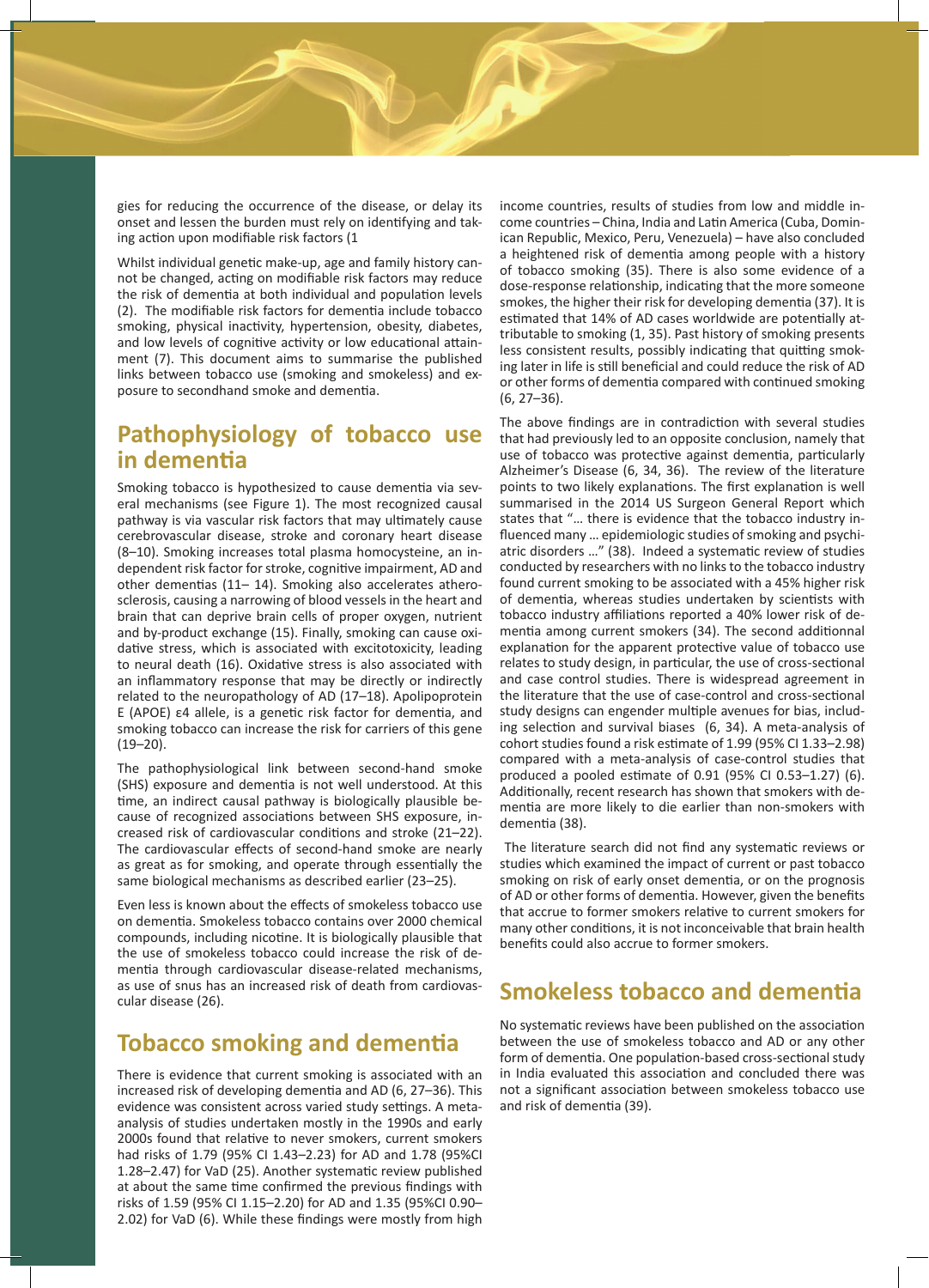# TOBACCO USE & DEMENTIA

# **Second-hand smoke and dementia**

At the time of publication no systematic reviews were available on SHS exposure and dementia. However, four publications from two studies have suggested an increased risk of AD or other forms of dementia among those exposed to SHS. These studies also found a dose-response relationship between SHS exposure and risk of dementia or AD (39–41).

Three publications from a large-scale population-based crosssectional survey in Anhui, China linked SHS exposure with risk of dementia in the general population and among neversmokers (36, 37, 41). These studies also showed that risk of dementia increased with duration and level of exposure. Exposure to SHS at any location (e.g. home or work) increased the risk for all dementias by 78% (RR 1.78, 95% CI 1.18–2.68). The association was strongest for exposure in the home.

Two studies looking at risk of dementia among never-smokers concluded the risk of AD-related dementia from SHS exposure is associated with location and duration of exposure. The highest SHS risk from exposure in a single location was in the home (RR 2.15, 95% CI 1.69–2.74), followed by work (RR 2.04, 95% CI 1.72–2.42), and finally other places (RR 1.80, 95% CI 0.96–3.38). The greatest risk for dementia was found following exposure in all three locations (adjusted RR 2.28, 95% CI 1.82–2.84) (40).

A study evaluating dementia severity prior to diagnosis concluded that exposure to SHS significantly increased the risk for severe dementia syndromes (adjusted RR 1.29, 95% CI 1.05– 1.59), and this was related to duration and frequency of exposure to SHS in a dose-dependent manner (41).

### **Next steps**

Although there is relatively strong evidence in the literature of a link between current cigarette smoking and risk of dementia, more well-designed long-term prospective rather than retrospective case-control studies are needed to address smoking and smokeless tobacco products, as well as exposure to second-hand smoke. Also, more research is needed as to the timing of smoking cessation in the lifespan and subsequent normalization of dementia risk. Finally, there is a need for population-based prospective studies that quantitatively measure biomarkers of SHS exposure to more rigorously assess its etiological role in the development of dementia.

#### **Population level actions**

AD, VaD and other forms of dementia place a huge health and socioeconomic burden on individuals, families and communities, in addition to tobacco-related stroke, cardiovascular and cancer burden. Reducing tobacco use and exposure to secondhand smoke are therefore key areas of action. With recent research demonstrating the effectiveness of smoke-free legislation for protecting the health of non-smokers, governments should continue to incorporate the measures relating to create smoke-free environments laid out in the WHO Framework Convention on Tobacco Control (WHO FCTC) (42). This effort should also include regulatory reforms and increasing public awareness of the risk of tobacco-caused dementia. Recommended actions include: the creation of smoke-free public places and workplaces; ensuring the availability of tobaccocessation services (including tobacco quit lines and the integration of brief advice into the health system at all levels); health-warning labelling of tobacco products to include the risk of dementia; mass-media campaigns; plain packaging of tobacco products (as has been recently introduced in Australia); establishing and enforcing bans on tobacco advertising, promotion and sponsorship; and raising taxes on tobacco products.

#### **Individual level action**

Given that, at present, no treatments are available to cure or alter the progressive course of dementia, it is essential to identify modifiable risk factors for reducing the occurrence of the disease, delaying its onset or reducing its burden (1). Quitting tobacco use (and controlling other risk factors) could help reduce the risk of cardiovascular diseases and dementia, and encouraging and supporting current tobacco users to quit should be a top priority for prevention of dementia and AD. Dementia should be added in all educational materials that address the harmful effects of smoking. Clinicians, such as neurologists, psychiatrists, geriatricians and family practitioners should routinely advise their patients about quitting or avoiding tobacco exposure, and about controlling other risk factors. Non-smokers should demand smoke-free legislation and make their homes, workplaces and other places they visit smoke-free.

Information and advice on quitting tobacco use can be found through the following:

- **www.smokefree.gov**<br>▪ Ouitlines/Helplines
- **Quitlines/Helplines**
- WHO package of essential noncommunicable (PEN) disease interventions http://www.who.int/ cardiovascular\_diseases/publications/pen2010/ en/

#### **Further information**

- WHO 2012 Dementia A Public Health Priority: http://www.who.int/mental\_health
- WHO Tobacco Free Initiative (TFI): http://www. who.int/tobacco/en/
- WHO FCTC: http://www.who.int/fctc/en/
- Alzheimer's disease International: http://www. alz.co.uk/

#### **Method**

WHO conducted a comprehensive literature review that, in the first instance searched for all systematic reviews that studied smoked, smokeless tobacco, and second-hand smoke and AD and other forms of dementia. The search then focused on identifying as many peer reviewed articles as possible. Although the search focussed on papers published since 2007, the reviews themselves included articles that spanned the period since the mid-1990s. The inclusion criteria included a human study population, a dementia outcome, and tobacco use or exposure at any time over the life course. The review was not limited to any particular study design or language, however very few non-English language studies or reports were identified.